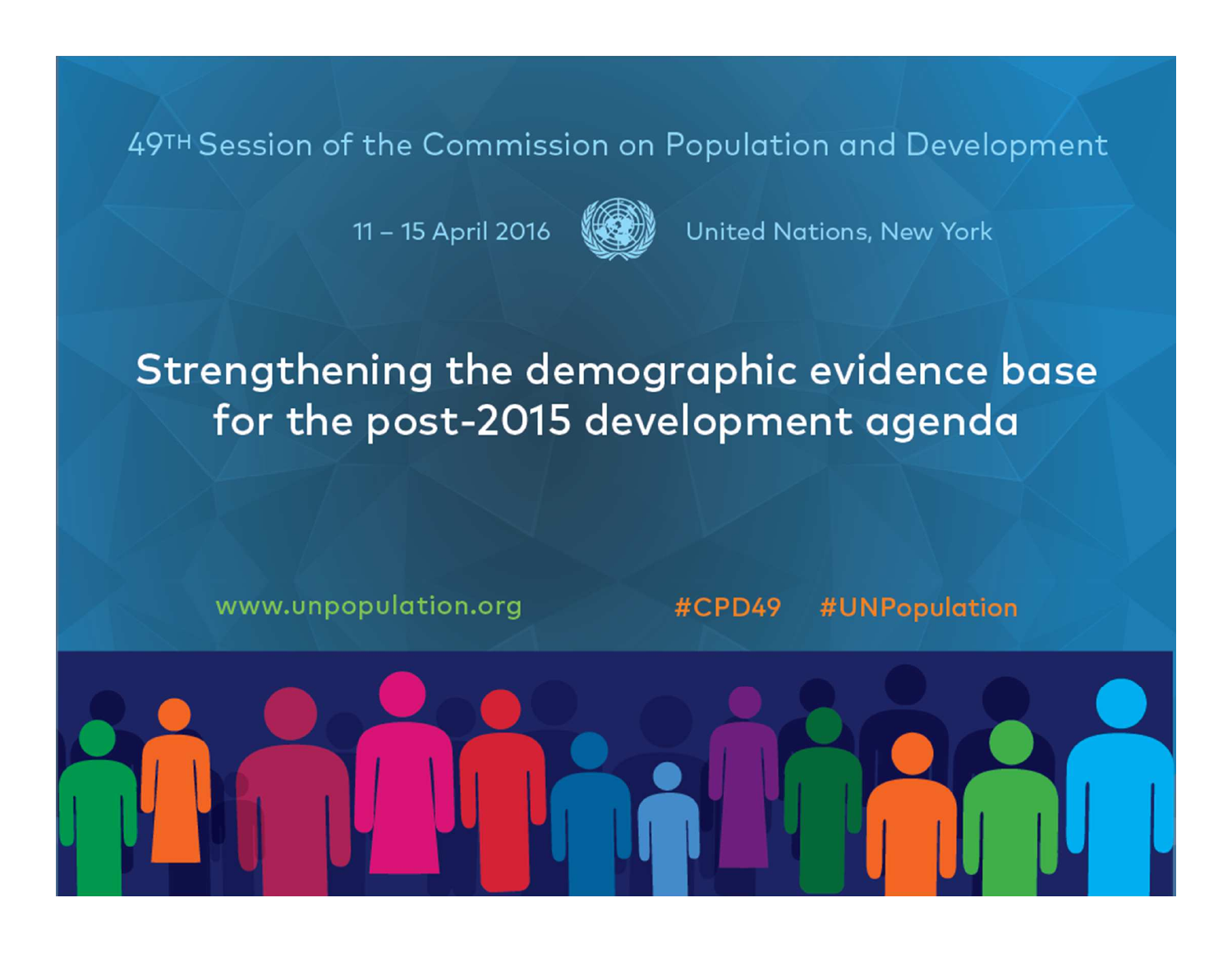11 - 15 April 2016



#### **United Nations, New York**

### **Documentation**

## **Available at:www.unpopulation.org**

**Click on "Commission" and then "49th session (2016)"**

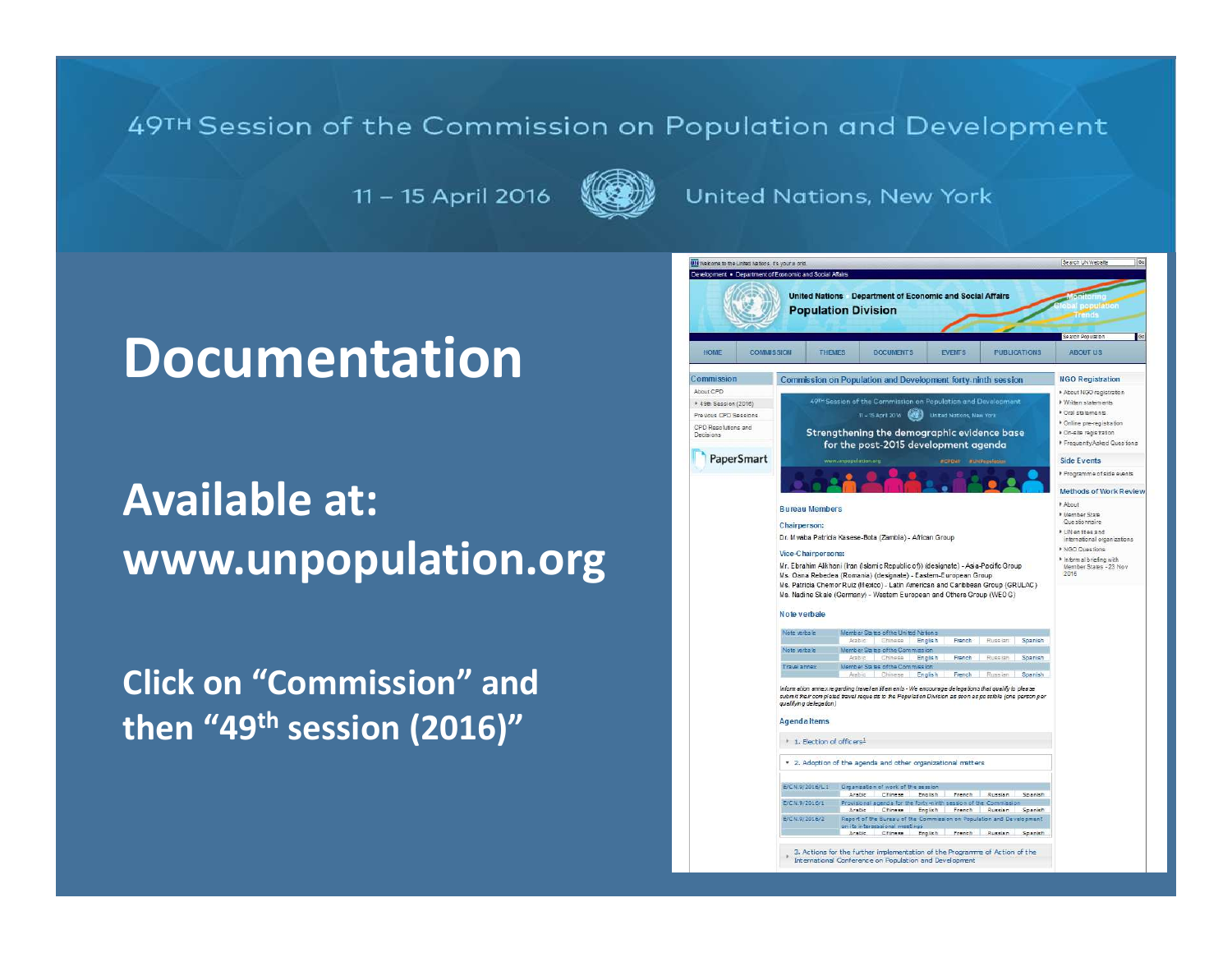United Nations, New York

11 - 15 April 2016

### **Dates**

- **Plenary meetings: 11-15 April** •
- $\bullet$  **Informal consultations: 29 March - 15 April\***
	- **Methods of work**
		- **Distribution of zero draft: Tuesday, 8 March**
		- **Start of informal consultations: Tuesday, 29 March\***
	- **Special theme**
		- **Distribution of zero draft: Monday, 14 March**
		- **Start of informal consultations: Monday, 4 April\***
	- **Week of 29 March – 1 April: only on methods of work\***
	- **Week of 4 – 8 April: mostly on the special theme\***
	- **Week of 11 – 15 April: any remaining issues\***

**\* The schedule of informal consultations will be adjusted , as needed, by the co-facilitators.**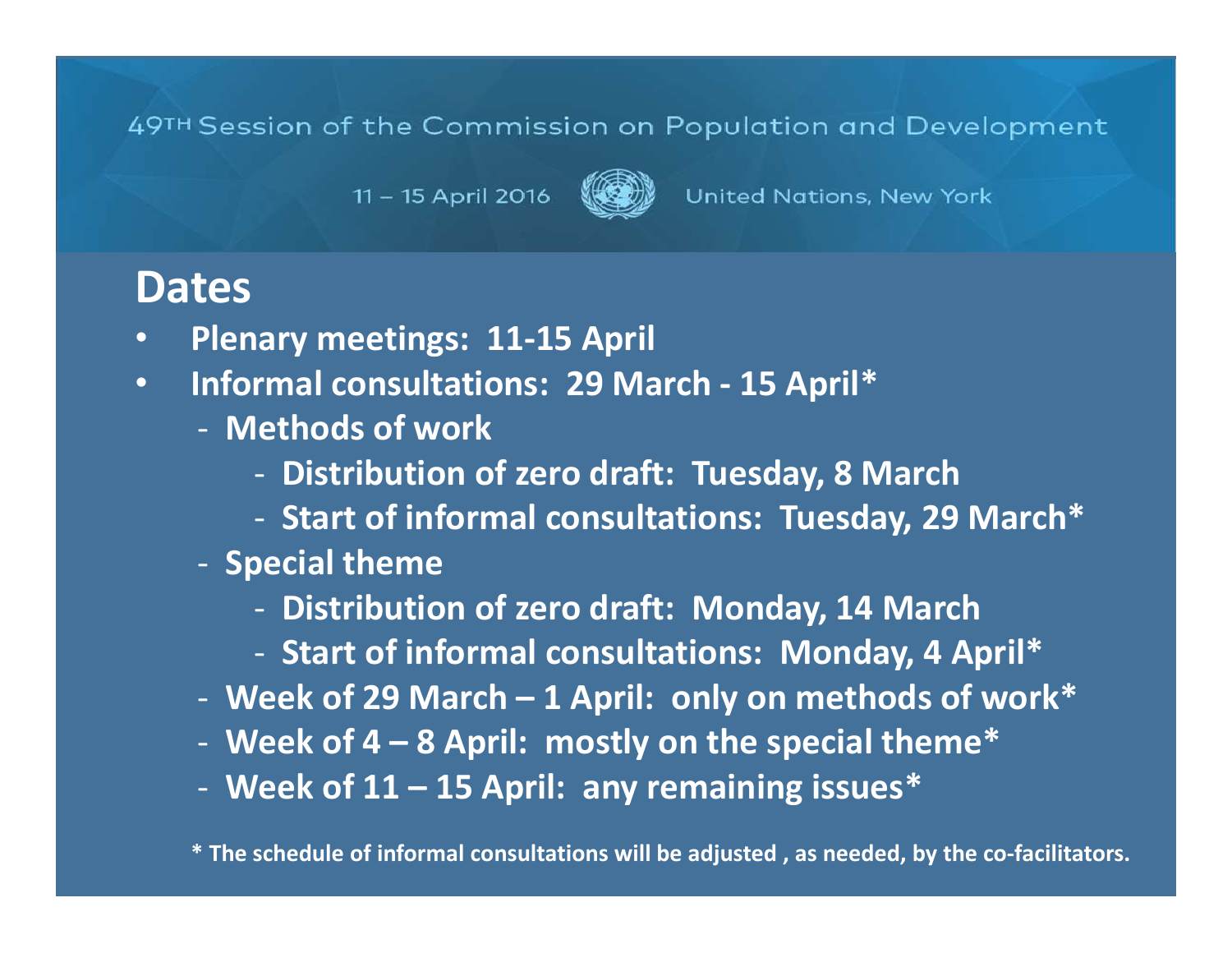11 - 15 April 2016

United Nations, New York

### **Meeting rooms**

- •**Plenary meetings: CR 4, Conference Bldg.**
- •**Informal consultations: CR6, Conference Bldg.**

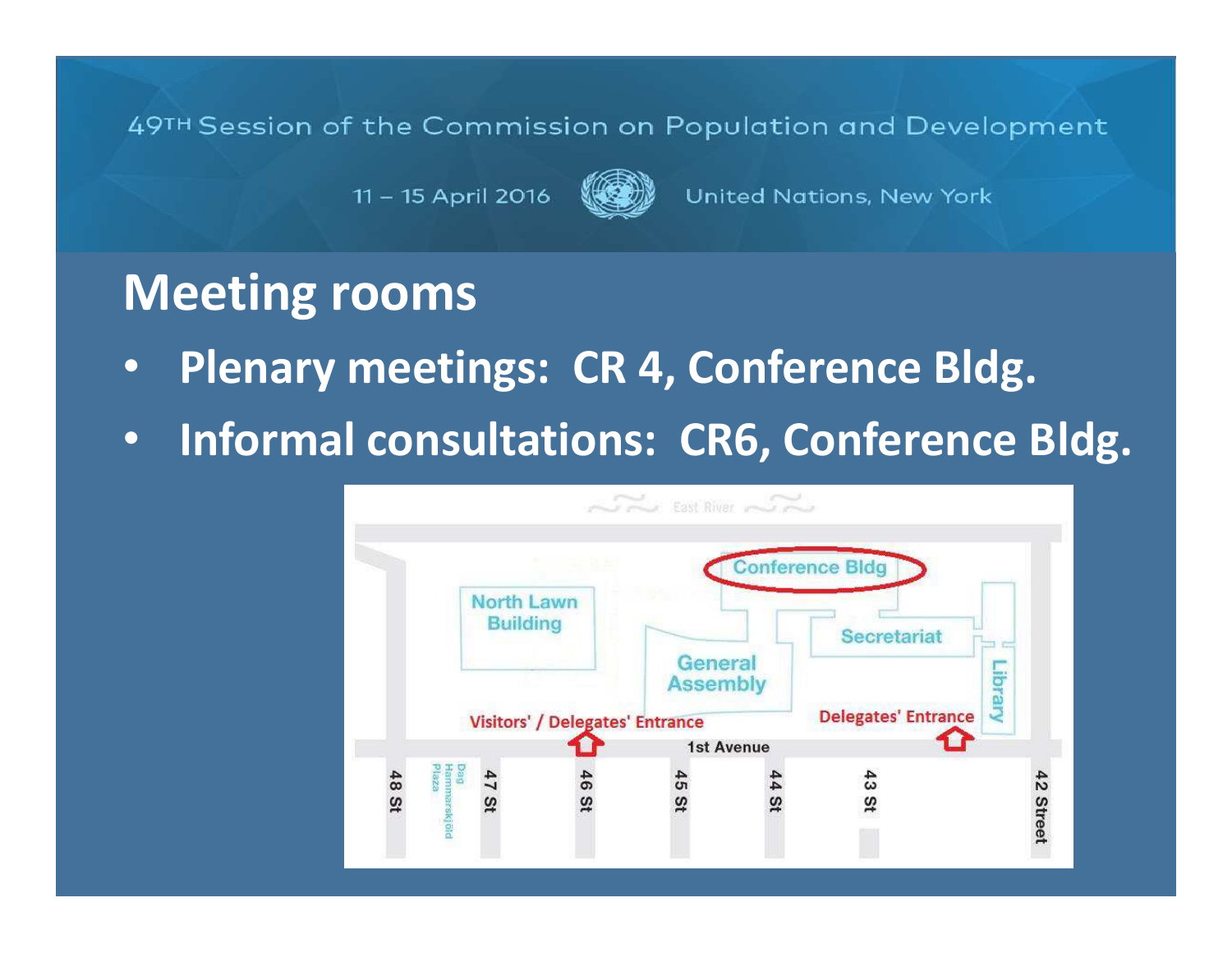11 - 15 April 2016



United Nations, New York

### **Agenda items**

- **1. Election of officers**
- **2. Adoption of the agenda and other organizational matters**
- **3. Actions for the further implementation of the Programme of Action of the ICPD**
- **4. General debate on national experience in population matters**
- **5. General debate on the contribution of population and development issues to the ECOSOC theme in 2016**
- **6. Programme implementation and future programme of work of the Secretariat in the field of population**
- **7. Review of the functioning of the methods of work of the Commission**
- **8. Provisional agenda for the 50th session of the Commission**
- **9. Adoption of the report of the Commission on its 49th session**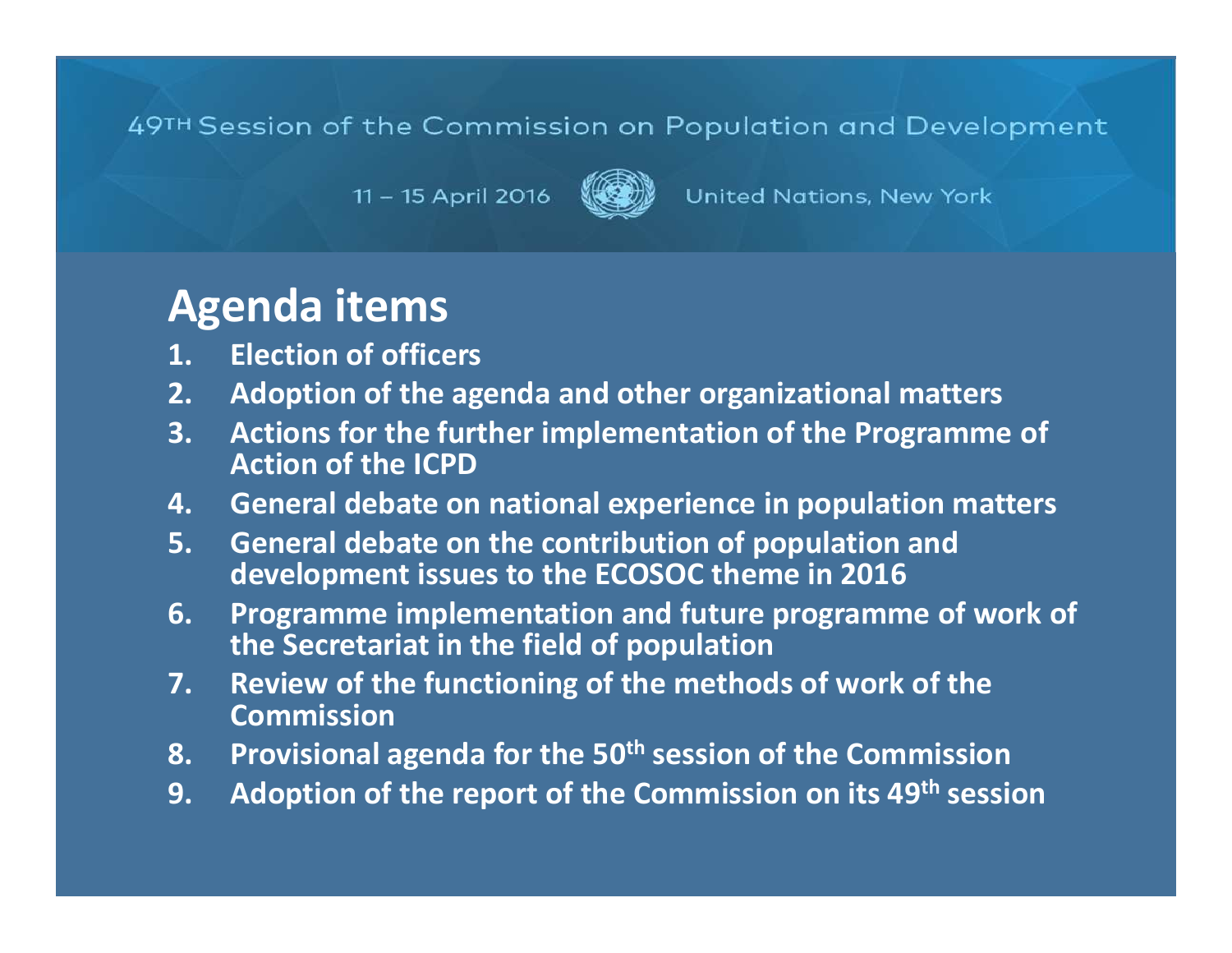11 - 15 April 2016



United Nations, New York

## **Some highlights**

**Monday, 11 April** 

- **10:00 am: Opening statements by Secretary-General, Executive Director of UNFPA, and Director of DESA's Population Division**
- **12:00 noon – 1:00 pm: Keynote presentation and interactive discussion**

#### **Tuesday, 12 April**

- **10:00 am: Statement by Chair of Statistical Commission (TBC)**
- **12:00 noon – 1:00 pm: Keynote presentation and interactive discussion**

#### **Wednesday, 13 April**

• **3:00 – 4:30 pm: Expert panel and interactive discussion**

#### **Thursday, 14 April**

- **10:00 am: Presentation by ECOSOC Vice-President**
- **11:00 am – 1:00 pm: Action on draft proposal on methods of work**

#### **Friday, 15 April**

• **3:00 pm – 6:00 pm: Action on other draft proposals**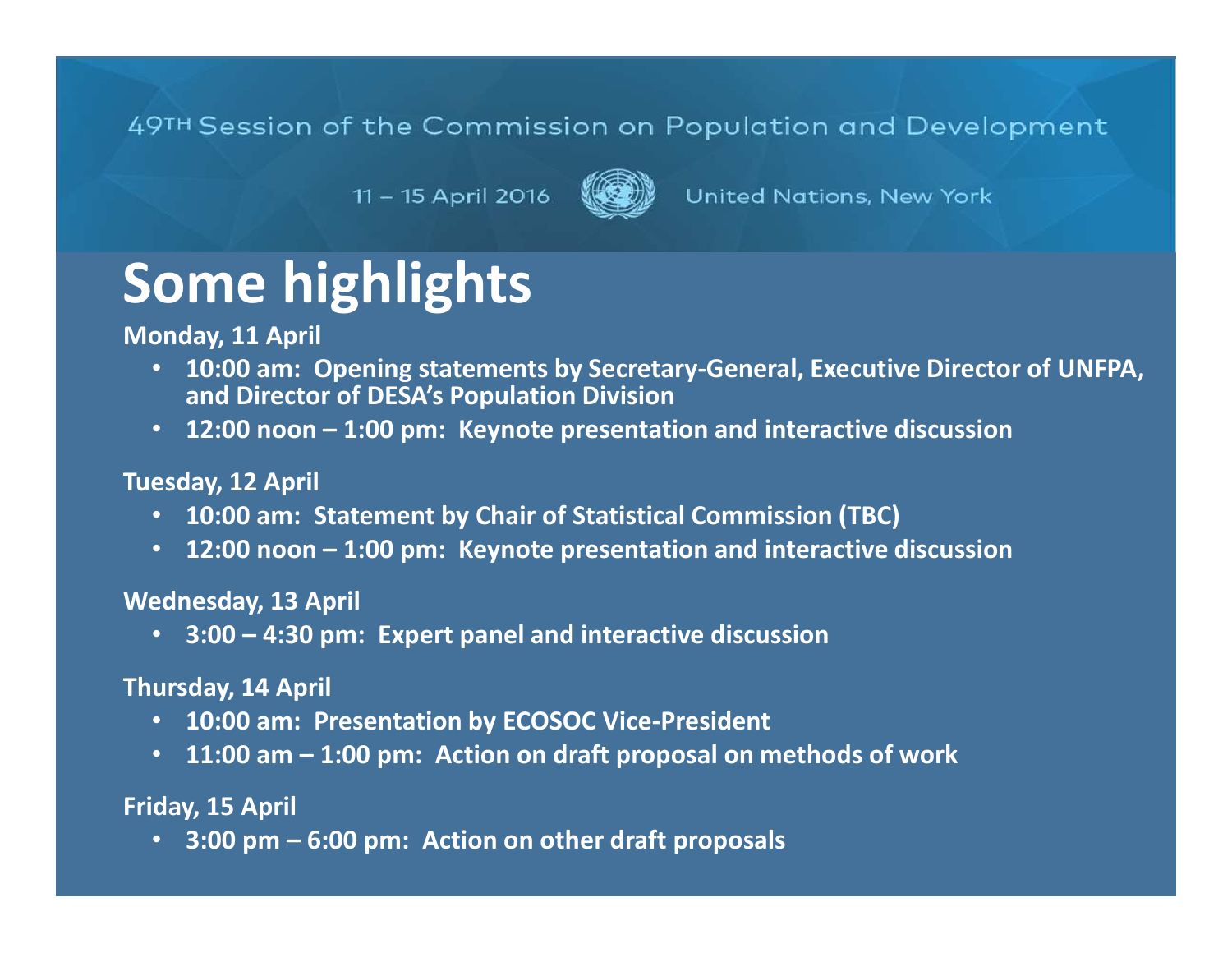11 - 15 April 2016



United Nations, New York

## **Grounds passes for delegations**

• **Request to UN Security 48 hours in advance**

## **NGOs (ECOSOC accredited)**

- **Pre-registration ends: 31 March**
- **Registration at 46th Street entrance: 11 April**
- **Requests for written statements: now closed**
- **Requests to make oral statements: 8 April** –**Please send to: CPD49NGO@un.org**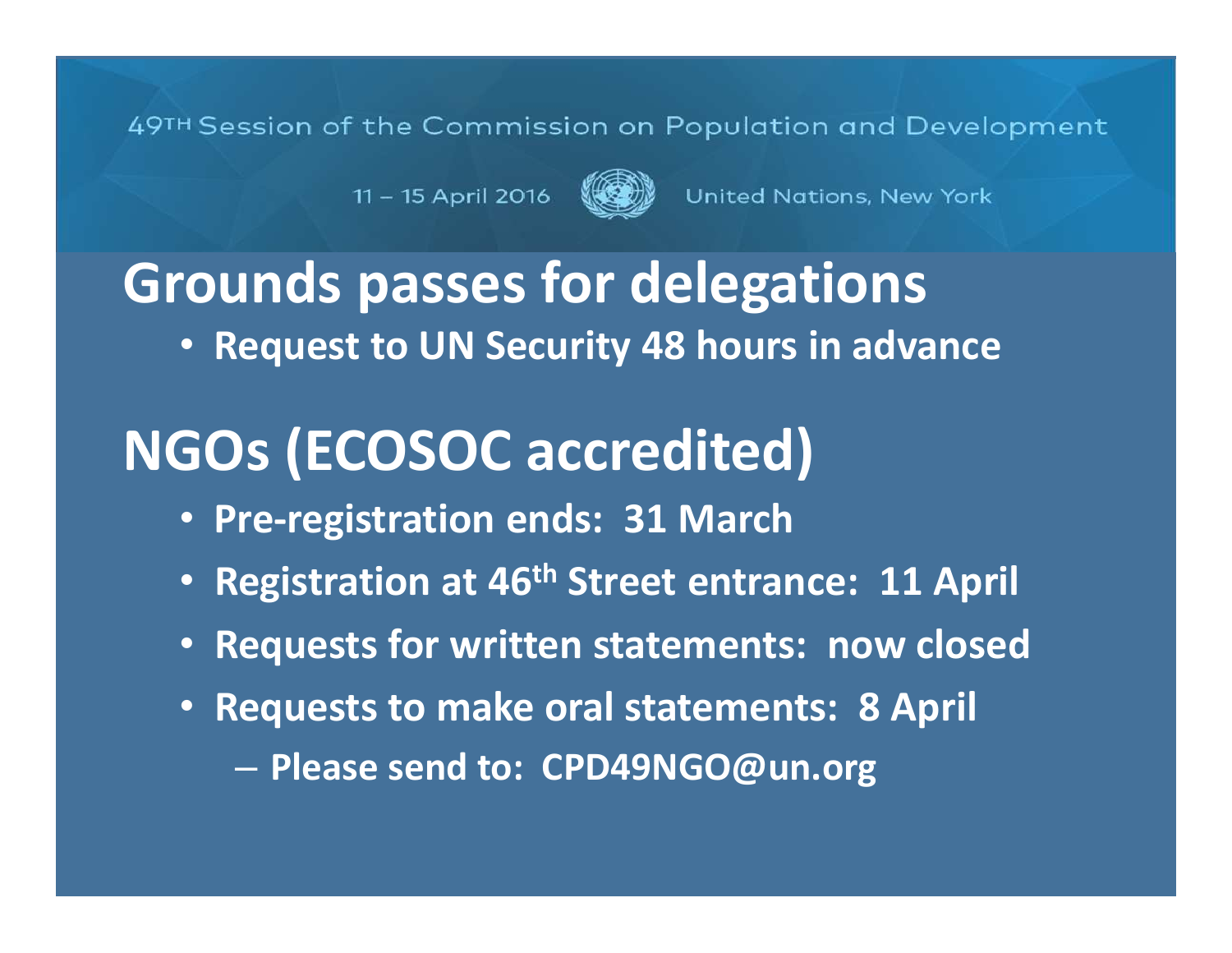11 - 15 April 2016

United Nations, New York

## **Side events**

- $\bullet$ **Contact: CPD49@un.org**
- •**List of events: www.unpopulation.org**

## **Additional briefings:**

- $\bullet$ **Briefing on substantive reports: 22 March**
- •**Briefing for NGOs: 5 April**